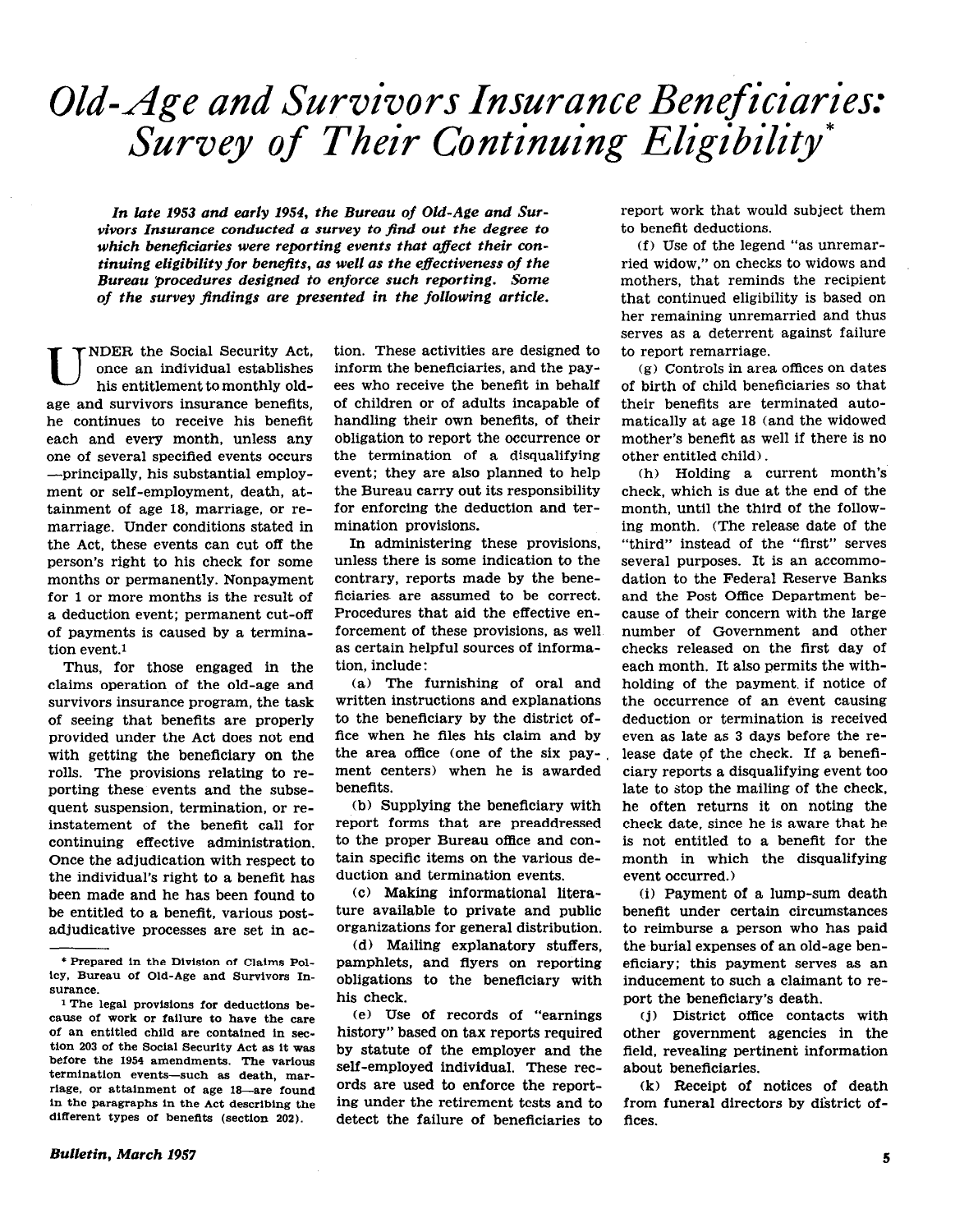(1) Availability of public notices Of death or marriage.

(m) Receipt of information from an oustide source.

#### Conduct and Scope of Survey

In 1953 the Bureau undertook the first extensive survey of the effectiveness of these post-adjudicative processes. The survey was carried out in the district and area offices of the Bureau from September 1953 to April 1954. It provided an opportunity to weigh, on a nationwide basis, the success of the internal checks and procedures regarding post-adjudicative activities and to assess the compliance of beneficiaries in reporting events that suspend or terminate their benefits.

The survey was designed to gather information on the reporting of disqualifying events by all individuals with benefits in force on December 31, 1952. Since it would obviously be impossible to reach each of the 5.4 million persons who were entitled to benefits at the end of 1952, a sample of nearly 16,000 beneficiaries, representing more than 8,000 family groups, was scientifically selected to form the group that would be studied in the survey; in that way the major findings of the survey could be validly projected in terms of the total of 5.4 million entitled beneficiaries. Beneficiaries living outside the continental United States were excluded from the survey sample.

After the selection of the sample, the Bureau's six payment centers supplied certain information about each beneficiary in the group. Data sheets for the cases, together with guide kits for conducting the interview and schedule forms, were sent to the district offices, each of which had one or more beneficiaries to interview. Countrywide coverage was thus ensured-in cities, towns, villages, and rural areas.

District office representatives met personally with practically all the beneficiaries in the survey. Each beneficiary filled in the items in the schedule that related to events causing benefit deduction or termination and signed the schedule in the presence of the district office representative. Before being asked for replies to the various items on the questionnaire, beneficiaries were told the purpose of the survey-an attempt to find out if the beneficiary had fulfilled his obligation to report disqualifying events. There were no adverse comments of any consequence from the beneficiaries surveyed, either on the survey as a whole or on any of the individual questions that were asked.

Any incidents of violation, overpayment, or underpayment discovered during the survey were reported to the area office for necessary action.

The survey covered the provisions in the Act before the 1954 amendments. The schedules were concerned with the retirement test for employed and self-employed beneficiaries, the provision that a mother or young wife is not eligible for a monthly benefit if she does not have a child of the insured earner in her care, and the provisions relating to termination of benefits.

January 1951 through August 1953 was the main period covered in the survey. If, however, an investigation initiated for the survey uncovered violations of the deduction or termination provisions in earlier or later periods, the investigation was extended and all the information incorporated in the compliance survey.

After the district offices had done their work the schedules were returned to the central office, where they were studied. In some cases, claims files were obtained from the area offices for examination in conjunction with the schedules. To ensure the accuracy of the data, the survey responses were cross-checked against all available records, particularly the earnings records. When additional verification was needed, it was developed through the district offices.

By the cut-off date in April 1954, schedules from nearly 15,000 beneficiaries (about 7,500 family groups) had been completed. Early in the survey, 375 cases were eliminatedchiefly those in which all benefits had been terminated by the time the survey questionnaire was ready for release. Information from about 300 schedules not returned by the cut-off date was omitted from the study.

#### Findings

In December 1952, designated as the key month for evaluating the survey data, monthly benefits were being paid to 5.0 million beneficiaries. By measuring the overpayments estimated to have been made to that group-the number that should not have been paid in December 1952 because of the occurrence of a deduction or termination event-it was found that 99.4 percent of the benefit payments were correct and only  $\frac{6}{10}$  of 1 percent of the payments were incorrect.

The latter figure refers to the overpayments at the point they were picked up in the-survey. Not all these overpayments would have remained undiscovered without the survey. In the normal course of operations, through the various devices employed in the enforcement processes, through information from employers and beneficiaries, and through reports from other outside sources, many of these overpayments would have come to light and been corrected.

Deduction provisions.--In studying the application of the deduction provisions (primarily involving substantial employment and self-employment), it was found that only onehalf of 1 percent of the benefits paid in December 1952 represented overpayments on the basis of a deduction provision. The low figure for overpayments indicates that, in practically all the situations in which a beneficiary was subject to a deduction, he had voluntarily reported the event or, in fewer instances, it had been detected by the Bureau. A high degree of compliance with reporting requirements is thus apparent.

Termination on marriage.-With respect to the provisions requiring termination of child's benefits because of marriage or termination of widow's and mother's beneflts because of remarriage, the survey showed little evidence of failure to report. Nonreporting of remarriage by aged widow beneficiaries was negligible.

At the end of 1952. benefits in force for children of marriageable age (14-18) and young widows with children totaled about 600,000. According to the survey, about 8 of every 1,000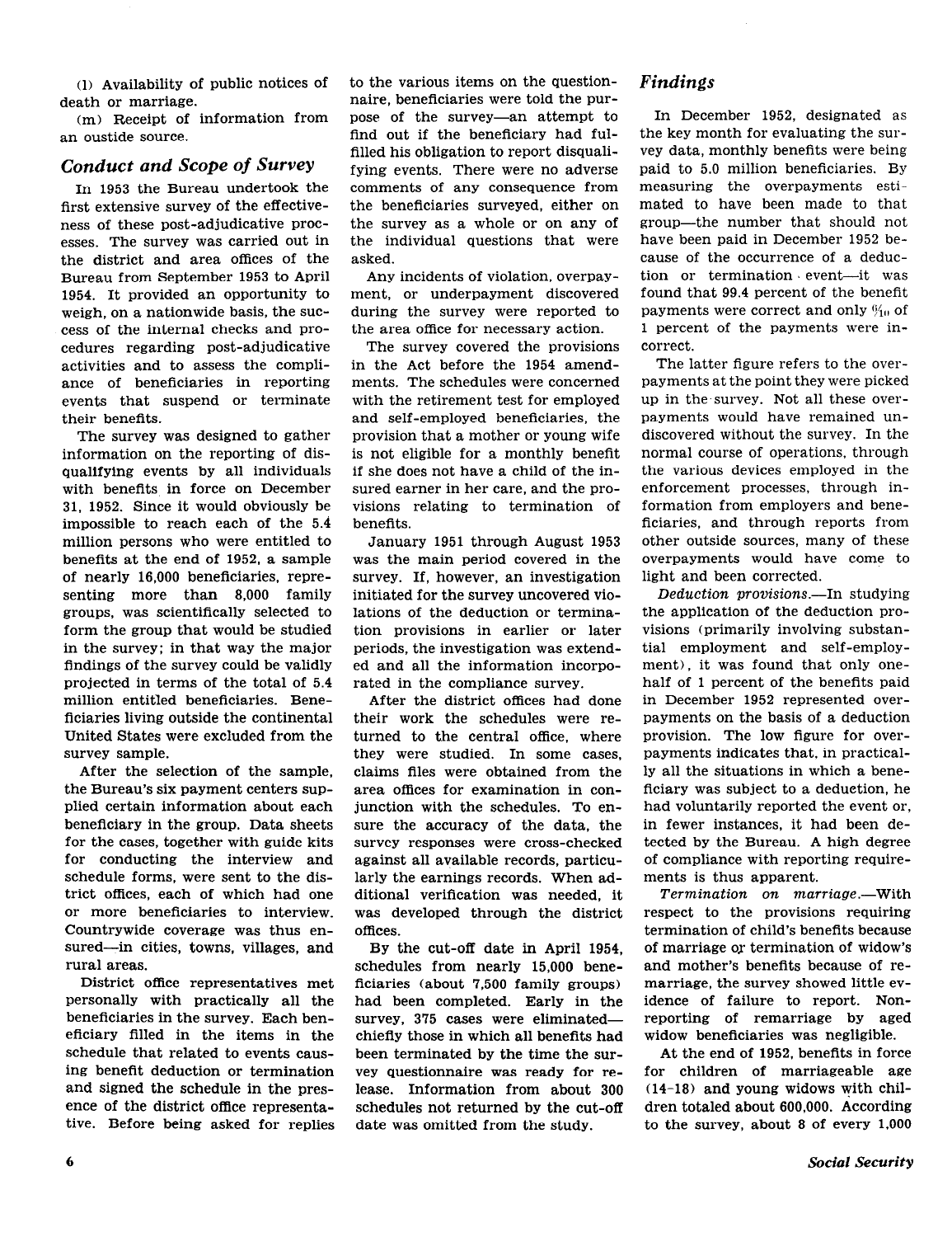such beneficiaries had failed to report marriage or remarriage. Yet, of these unreported marriages and remarriages, 3 out of 4 did not lead to overpayments.

Why was only 1 person overpaid out of every 4 who had not reported the marriage or remarriage that terminated their entitlement? Of the beneficiaries who did not report but had not been overpaid, most failed to report because their benefits were being withheld for some other reasonmainly because they were working and earning more than the amount specified in the earnings test. They reasoned that since they were not getting any benefits it was not necessary to report promptly a marriage or remarriage. In other cases, the violation did not lead to an overpayment because the maximum that could be paid on the same account was already payable to other beneficiaries in the same household.

Termination on death.-There was only one instance in the survey sample of failure to report the death of a beneficiary-evidence that the procedures for obtaining reports of death in order to terminate benefits promptly are working out well. Even though a beneficiary has been on the rolls for many years and even though there may not have been any reason for being in touch with him once he got on the rolls, the prospects are excellent for getting a report of his death in time to prevent an overpayment.

As the number of aged beneficiaries on the rolls has increased, periodically the question arises of whether benefits to beneficiaries of advanced age should be continued without some special check on their existence and continued eligibility. To find the answer, one phase of the national survey was focused on aged beneficiaries.

In the survey sample there were about 4,000 beneficiaries aged 65 and over: nearly half of this group were aged 72 or over. Among all these beneficiaries, only one death was unreported. Failure to report in this instance did not, however, result in any overpayment because the checks had never been cashed.

Termination on adoption.--With

respect to overpayments caused by adoption of a child beneficiary, the survey indicated a rate of 6 incorrect payments out of every 10,000 benefits paid for children. There were about 940,000 child's benefits paid for December 1952. Proportionately and numerically, the overpayments attributable to adoptions are not significant. The extremely low rate of overpayment reinforces the conviction that payees are complying with their reporting obligations.

Duration of overpayments.--In the analysis of the overpayments discovered for the period January 1951- August 1953, the survey showed that 9 out of every 10 overpayments were of less than 4 months' duration. Seven overpayments out of 10 were for a single month.

Mail address other than residence. -From time to time, questions arise concerning the circumstances in which a beneficiary receives his mail at an address other than his place of residence. Each aged beneficiary in the survey was therefore asked whether he was living at the address to which his benefit check was sent and if not, why not.

Only 1 out of every 8 families with old-age beneficiaries was found not living at the address to which their benefit checks were sent. There was not one case in which the proceeds of the checks had been, or were being, diverted from the beneficiary. Each of these beneficiaries had an acceptable reason for not receiving his checks at his home address. In about half the cases, the mail address was for the convenience of the beneficiary or to safeguard receipt of the check; the remaining cases were distributed equally among those who had no mail delivery at the home address and those who reported an oversight in not reporting the changes of address.

Underpayments.-The survey schedule included questions aimed at discovering the degree of underpayments caused by the beneficiary's failure to make timely or correct reports concerning deduction events. The answers to these questions indicated how many beneficiaries had beneflt Payments due them that they had not collected. The rate of underpayment, as established by the survey,

was as low as 1 percent. For every 100 benefits withheld, 99 were properly withheld; only 1 benefit should have been paid.

Almost all these underpayments could be traced to some misunderstanding of the earnings test in effect in December 1952. Some beneficiaries did not realize that noncovered work would not subject them to deductions. Other beneficiaries did not have their payments resumed when they were no longer working in covered employment. (The fact that noncovered earnings are included in the work test under the 1954 amendments should result in even lower underpayment rates in the future.)

The rate refers to underpayments for December 1952 .detected in the survey. Many of these underpayments would, of course, have come to light at some later date—through an investigation of earnings with the employer, through an inquiry by the beneficiary, or through later claims action-and would have been corrected even if there had not been a survey.

### **Conclusions**

The survey findings set up tentative standards for appraising data obtained in similar surveys in the future. The findings must be evaluated, however, in the light of these considerations: (1) the survey was the first of its kind on such a scale, and (21 the data in the survey concerned enforcement of the benefit deduction provisions in the Act before the 1954 amendments.

The very low rates of overpayment and underpayment revealed by the survey prove the value of the enforcement processes being used by the Bureau and confirm the decisions made in setting up the pattern and scope of the various steps in these processes.

Because the survey reviewed only the enforcement of the benefit deduction provisions as they were in the law before the 1954 amendments, it was oriented in terms of the administration of a monthly earnings test. It is not possible to determine what the results of the survey might be in relation to the annual earnings test

(Continued on page 26)